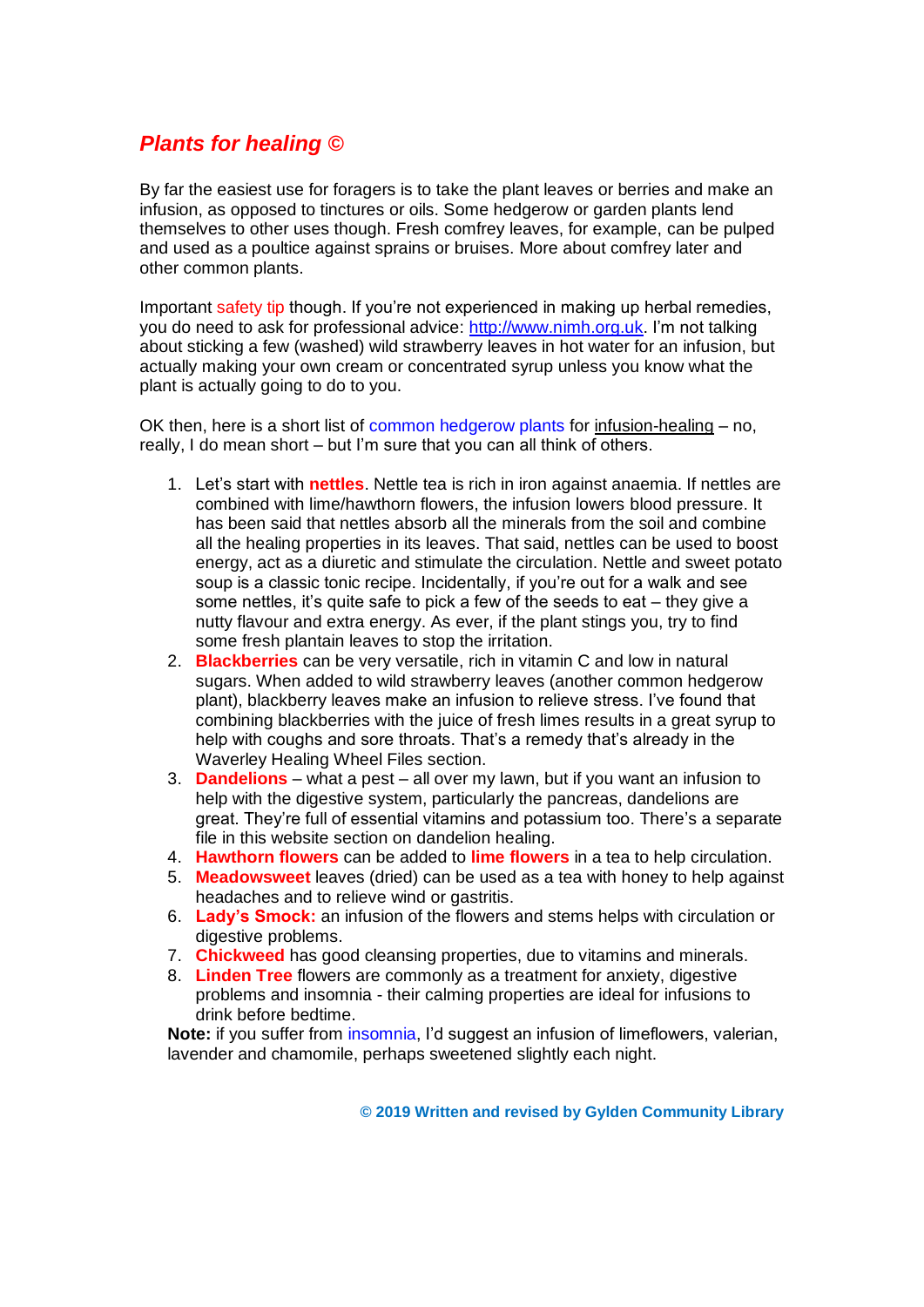Incidentally, I grow a few hedgerow plants in the back garden (lemon balm, brambles and wild strawberry) and I'd definitely recommend the use of lemon balm for healing digestive problems, either as an infusion or as a relaxant in a hot bath. Lemon balm is attractive to bees too: very eco-friendly. OK then – off we go with a few tips on common herbs for healing.

# **Calendula (English marigold)**

So, this is all about the humble calendula. I'll start with its healing properties, because the English (pot) marigold is one of the most useful plants in the garden. **Important safety tip here** though, which is that calendula is good for healing, but the French marigold is less  $\overline{so}$  – it's a different species and related to the sunflower family. Still, here's a picture of the English marigold, to start with.



The key uses of calendula leaves or flowers are anti-bacterial, generally antiseptic and anti-inflammatory. For using these remedies, please see our piece on Natural Healing elsewhere in this website section, for more details.

- $\leftarrow$  Poultices against gout (leaves).
- $\leftarrow$  Compresses against burns (buds).
- $\ddot{\phantom{1}}$  Tinctures against painful periods.
- $\downarrow$  Infused oils against broken capillaries or varicose veins.
- $\downarrow$  Creams or salves for cuts, grazes, dry skin, etc (see below).
- $\ddot{\phantom{1}}$  Infusions as a mouthwash, against fever or for digestive problems.

For many years now, I've been using calendula in salves, because it's great against the following conditions.

- $\triangleright$  Chapped or dry skin.
- $\triangleright$  Acne, eczema and spots.
- ➢ Chilblains.
- ➢ Cuts or grazes.
- ➢ Scalds.
- ➢ Minor sunburn.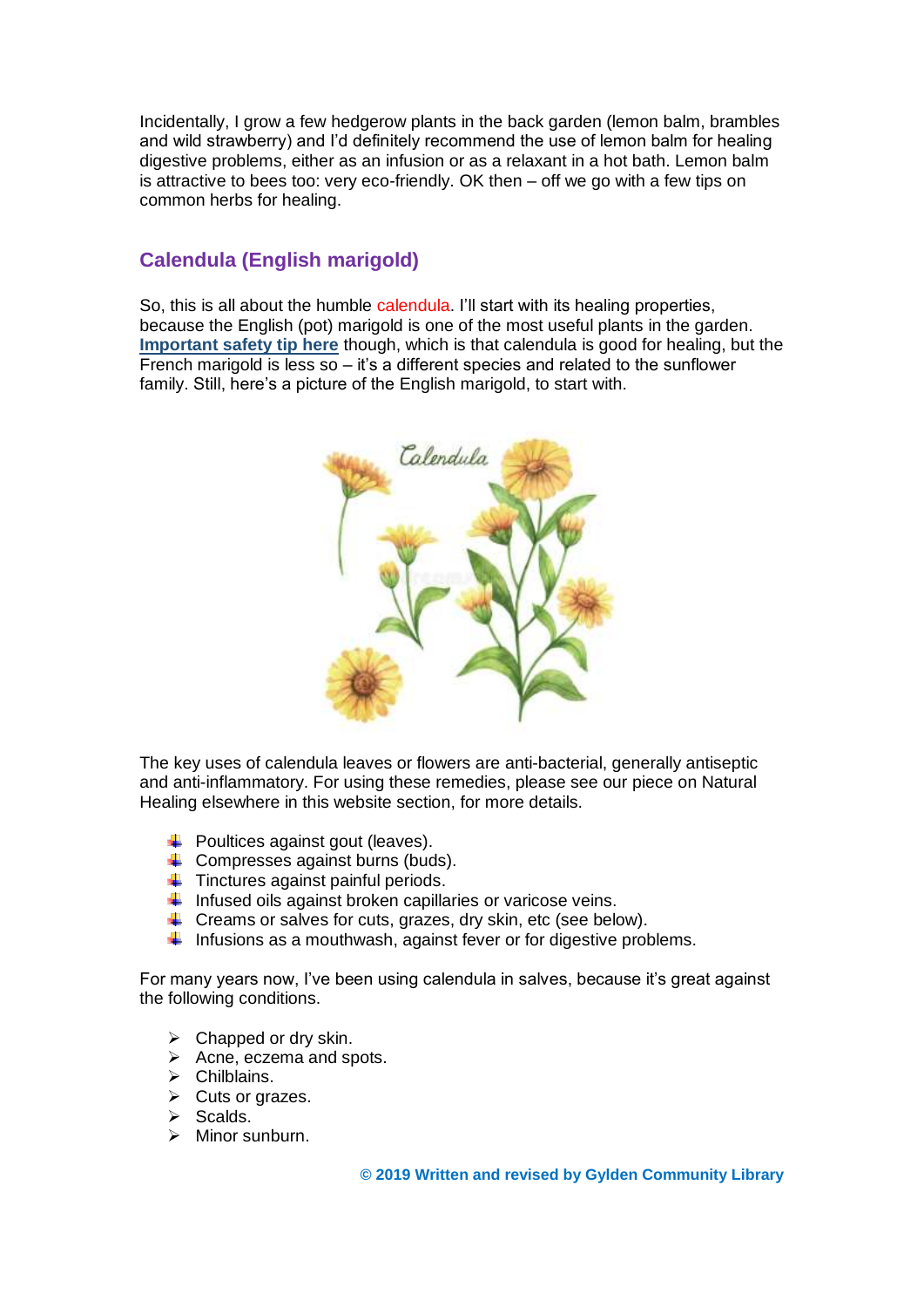Basically, it's a brilliant skin moisturiser and can be enhanced in the spring/ summer by adding daisy heads to the mix. Sometimes, I use calendula to leaven the strength of other salves too, eg my winter warmer ointment is designed to fight off the cold and restore circulation. The only problem is that this salve has a lot of abrasive stuff in it like black mustard seeds, chilli powder, grated ginger, pepper, etc – and so I would normally add about 5g of calendula to the mix, just to smooth the overall effect on the skin.

### **Comfrey**

Comfrey (*symphytum officinale*) is great in winter, when people feel joint stiffness, strained muscles or even fractures after a fall on ice. Normally, herbal remedies use the leaves and roots of comfrey. It should be noted that pregnant or nursing mothers should avoid using comfrey. Also, the internal use of comfrey may affect one's liver – please check with a doctor first.

However, one of the main benefits of comfrey is its ability to help with broken bones – in medieval gardens, the herb was referred to as *knitbone*. Comfrey tablets were even standard issue in World War II first aid packs, due to the fame of this herb to speed up the healing of bones and wounds. Other **typical uses** include the following.

- a) An ointment of comfrey helps new tissue to grow.
- b) It hydrates, soothes and repairs the skin.
- c) Comfrey relieves pain and swelling muscles and joints especially if the causes are degenerative arthritis, acute myalgia in the back, sprains or contusions or strains after exercise.
- d) Comfrey can also be used to relieve skin irritations such as rashes, sunburn and stings.
- e) The leaf infusion is an expectorant against respiratory nflammations or gastric problems.
- f) Externally, comfrey can be made into a salve, poultice or compress. I make a comfrey salve for those needing help with joints or cramp, normally blended with plantains.

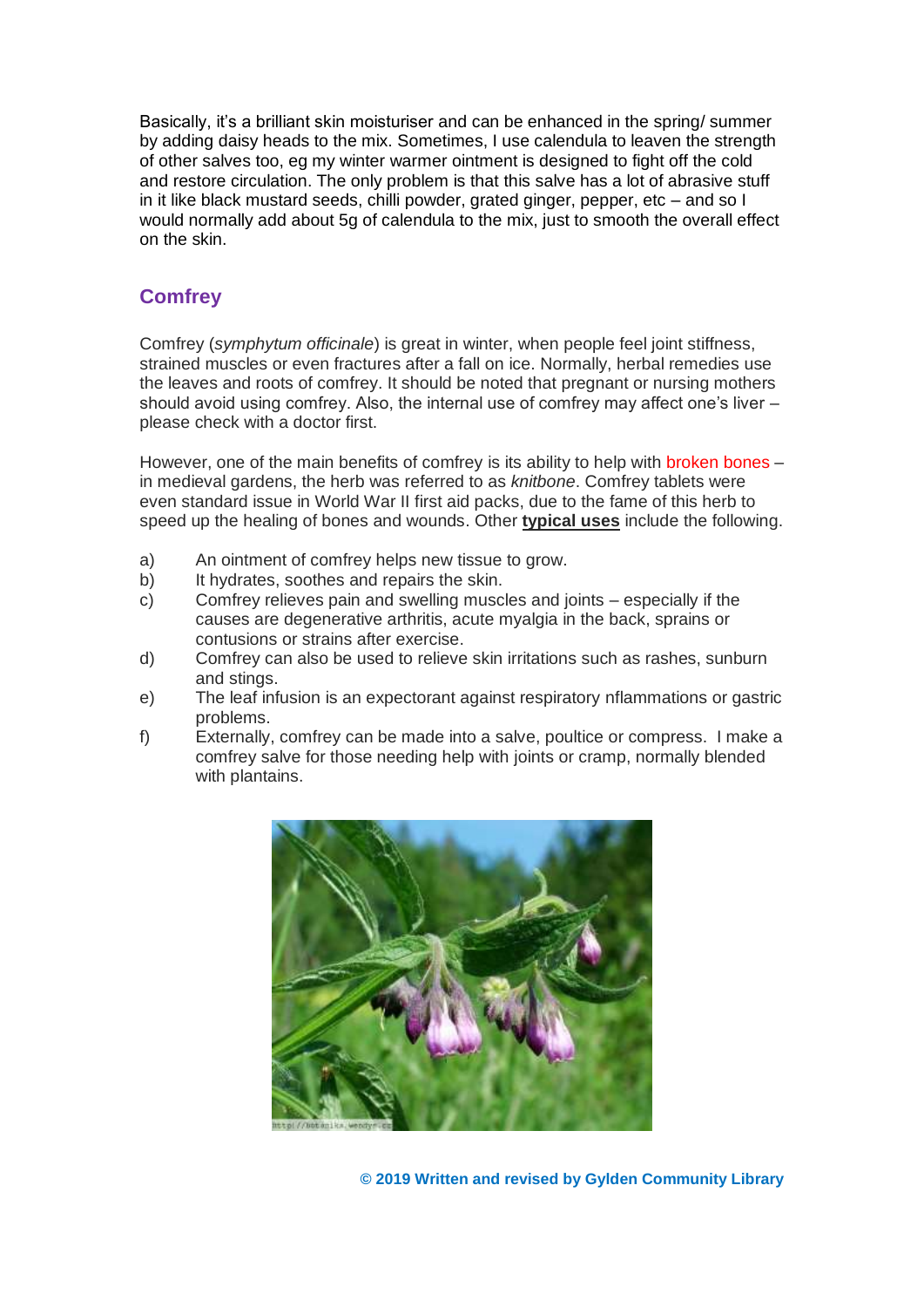# **Nettles**

The humble stinging nettle (Urtica dioica) is really one of the healer's best tools. Nettles are an excellent source of vitamins, iron, calcium, magnesium and nitrogen.

The seeds can be eaten raw and have a nutty taste and young leaves taste like spring greens. If you soak the leaves in water or steam them, the stinging chemicals (eg formic acid) are removed. It's probably a good idea to wear thick gloves when harvesting nettles. Incidentally, nettles were used as a source of green and yellow dyes for clothing. Nettle fibres can be woven into cloth.

As a **medicine**, nettles are really good in these areas:

- a) Nettle tea or soup is rich in iron against anæmia and helps with digestive issues
- b) Nettle tea or soup is also good for lower blood pressure and varicose veins
- c) As an infusion, nettles combat inflammation and hayfever
- d) As a salve, nettle and chamomile are good against skin rashes or hives
- e) Nettle rinse is good against psoriasis of the scalp or dandruff
- f) A tincture or decoction of the root good for prostate problems.

Scott Cunningham suggests there are many magickal uses for nettles:

- a) To remove a curse and send it back by putting nettles in a poppet
- b) To be sprinkled around a house to ward off evil
- c) To be carried with yarrow to calm fears
- d) To be worn as an amulet against negativity
- e) To be used in a purification bath.

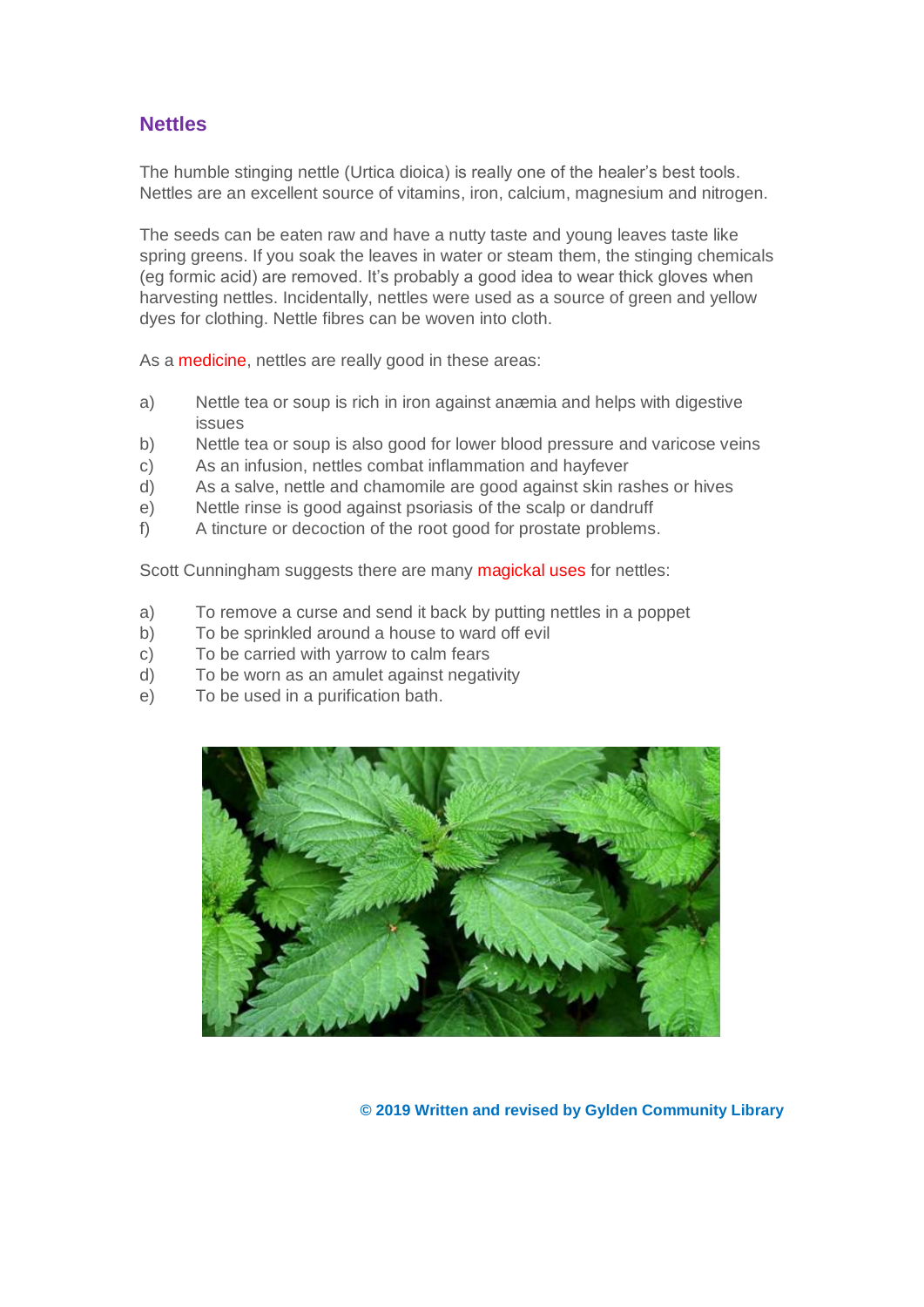# **Slippery elm (ulmus rubra)**

Any sabbat is often a time of excess and this herb is just great for stomach and/or digestive problems. Normally, herbal remedies use the inner bark of the slippery elm, but the roots can be used for an eye tonic too.

It's thought that First Nation tribes were the first peoples to use slippery elm paste (ie the bark plus liquid) for healing wounds. The paste was rubbed into a wound to clean out any infection and then washing removed both the paste and any pus or thorns or splinters. Other typical uses include the following.

- a) An infusion from the bark for sore throats.
- b) An infusion from the bark for stomach upsets, eg IBS, acid reflux, etc.
- c) Slippery elm is a laxative that helps to relieve constipation, diarrhoea and haemorrhoids.
- d) Pregnant women could drink slippery elm tea to help with labour pains.
- e) The infusion is an expectorant against respiratory inflammations.
- f) Externally, slippery elm paste can be made into a poultice is good for small wounds, boils, burns, ulcers and other such cuts.
- g) Sometimes, the nutritional benefits of slippery elm are used to help infants or those recovering from illness – by adding some of the paste to warm milk.



#### **Yarrow**

This is not the most obvious herb to choose, but it is very common and is often overlooked by healers. It's one of those very safe herbs to use and you can make a pleasant yarrow and marigold tea as a cold remedy or put yarrow in a bath to combat skin irritations. In fact, yarrow (*achillea millefolium*) was used by our ancestors over 60,000 years ago.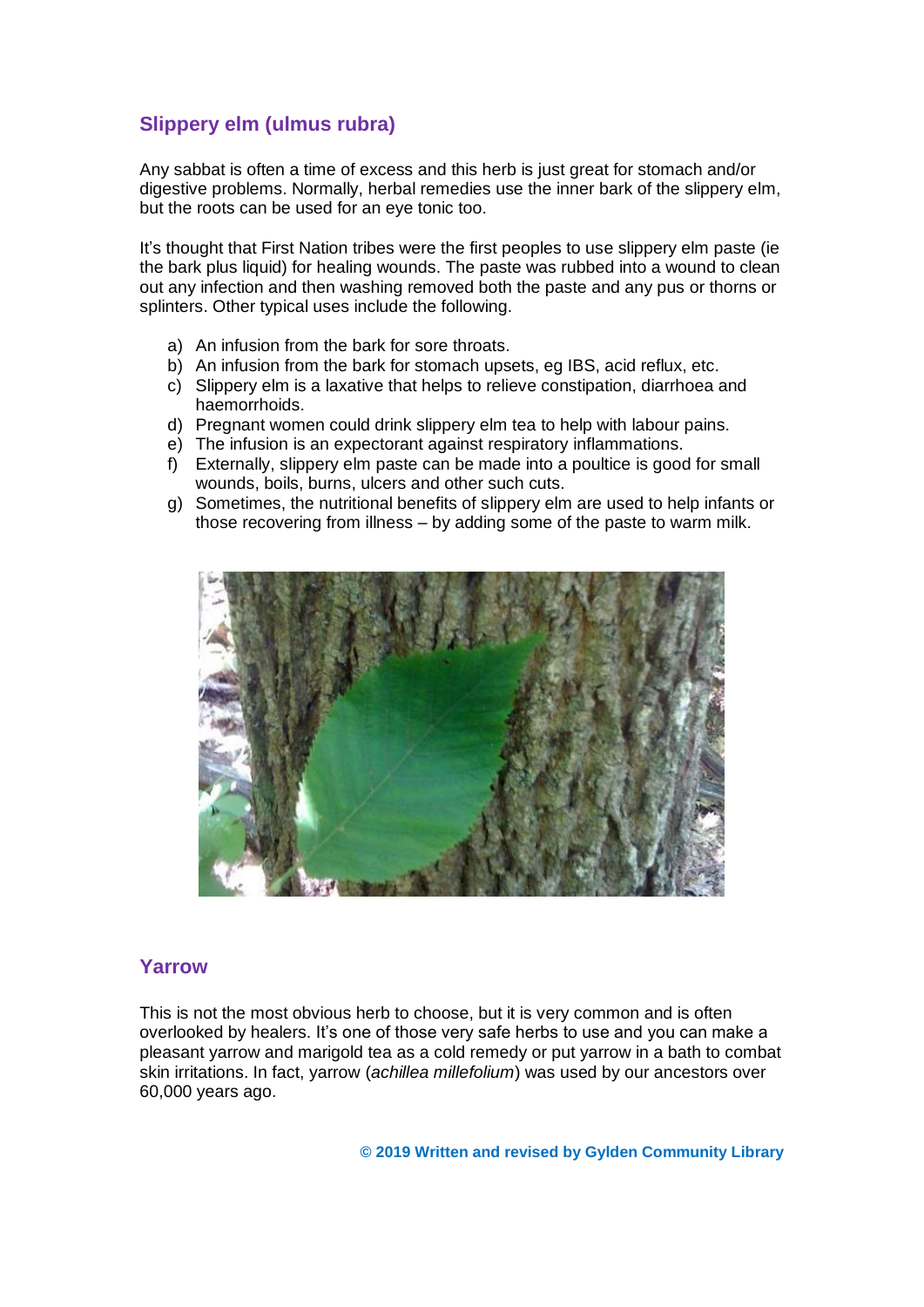For the herbal healer, it's the yarrow leaves and flowers that are used for medicines for the following complaints (usually from July-September).

- a) Common colds or fevers
- b) Hayfever
- c) Stomach upsets, eg diarrhoea, wind or gastric pain
- d) The leaves can relieve toothache
- e) It helps with wounds or bleeding.



So, how can yarrow be used – here's a short list.

- 1. The leaves can be eaten in a salad or brewed to make ale or boiled as an infusion. The infusion encourages sweating, reduces fever and encourages the appetite. It's quite nice when mixed with peppermint. **Tip**: put a leaf or two in your nostril, to stop a nosebleed.
- 2. If you're going to put the flowers in boiling water, it can be used as a steam inhalation against hayfever.
- 3. The effect of yarrow on wounds has long been noted, due to its antiseptic quality (bit like chamomile really) – best here as a salve.
- 4. Yarrow is good as a massage oil against inflamed joints.
- 5. Yarrow sedates the nervous system and can be used against nervous dyspepsia. It helps to heal the mucus membranes throughout the gastrointestinal-tract.

#### **Plantain herb**

I was sorting through some salves the other week and came across a blend from last year, where I'd mixed comfrey and plantain into an ointment. And, looking out of the window, I see that there are both rib-leaved and broad-leaved plantains all over the back garden. They're not really weeds though, so here's an overview of their medicinal uses – you use the leaves and they're both very safe herbs to use.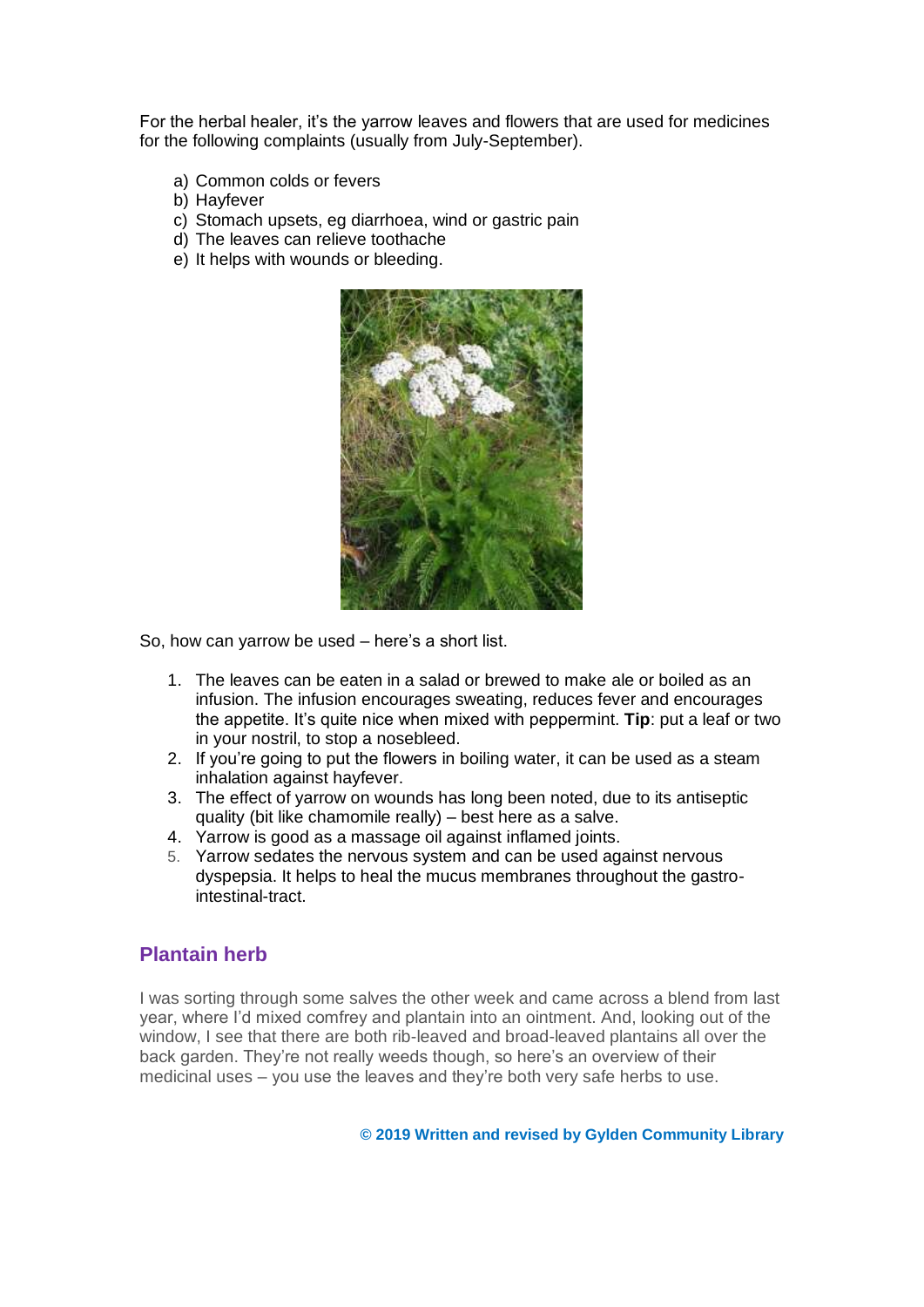Broad-leaved or common plantains (plantago major) and rib-leaved plantains (plantago lanceolata) are good for these complaints.

- Colds: plantains work against catarrh and combat yellow mucus.
- Irritable bowel syndrome, wind and blocked stomach.

• Cuts or wounds: plantains have an antiseptic effect. This also works for insect bites or rashes.

So, how would you use plantains best? As mentioned above, a salve or cream is good, perhaps in conjunction with another herb.

- Make up a tincture with fresh leaves.
- Have a daily infusion for digestive problems big handful of leaves + boiling water + honey, let stand for 5 minutes and then strain off before drinking.
- Add fresh leaves to an insect bite or sting.
- Or, you could make a poultice by pulping up some plantain leaves + adding boiling water + soaking a bandage (or clean towel) in the mixture and covering the wound.
- Internally, you could also tweak the infusion so that it becomes a syrup (less water and more standing time) or a juice (adding more leaves).
- I've not done this, but I'm quessing that a plant with so many anti-catarrh properties would work well as a steam inhalation too. This method works fine with eucalyptus leaves – I'm happy for feedback on this one.



## **Lavender**

Actually, lavender is a wonderful herb that calms a person, helps him or her to sleep and can flavour food too.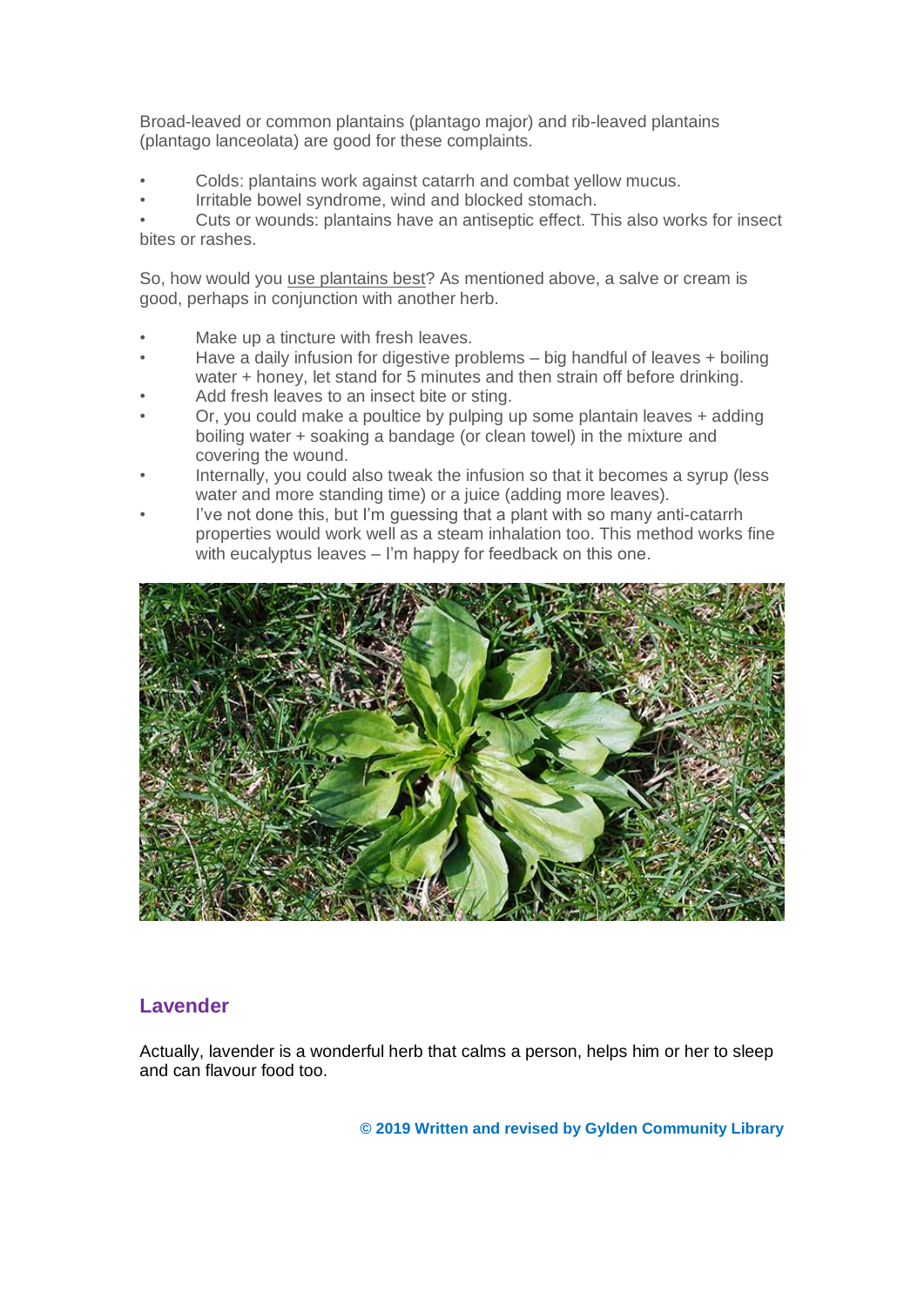There's a lavender farm just outside Alton, which sells all manner of products – not just plants, but essential oils, pillows, lavender soaps and everything else. Let's start with the best uses of lavender for the body.

- Relief of anxiety or depression.
- Tremendous against headaches.
- The antiseptic nature of lavender is great against fungal infections, inflammations, digestive problems and many other bacterial issues.
- Relief of small burns and insect bites.

While on this subject, **lavender oil** has been tested and been shown to help (as an aromatherapy) with these conditions.

- High blood pressure and increased pulse rates for those in stressful situations, such as exams or pre-surgical operations.
- Depression.
- Labour pains.
- Insomnia.
- Fatigue.
- Migraines.
- Hair loss.
- Pain from toothache.

So, which is the **best way** to use lavender? Lavender water is still available to carry with you and a spray can be used for pillows or sheets. Lavender can be added to a bath or as an infusion. Other uses are massage oils, salves, compresses or steam inhalations. It is possible to make a lavender tincture too.



## **Chamomile**

Actually, we're looking at **English/Roman chamomile** (chamaemelum nobile) in this text. One can also use German (false) chamomile essential oil as an antiseptic or anti-fungal remedy or for the removal of excess phlegm. Back to Roman chamomile then and this is the herb that, most often, turns up in your chamomile tea. Other healing properties are shown below.

- 1. Actually, let's start with that soothing cup of chamomile tea to forget the stress of the day and get some restful sleep. If it's been a difficult day, I use a mix of valerian root and chamomile in an infusion.
- 2. Roman chamomile is a relief for depression and anxiety.